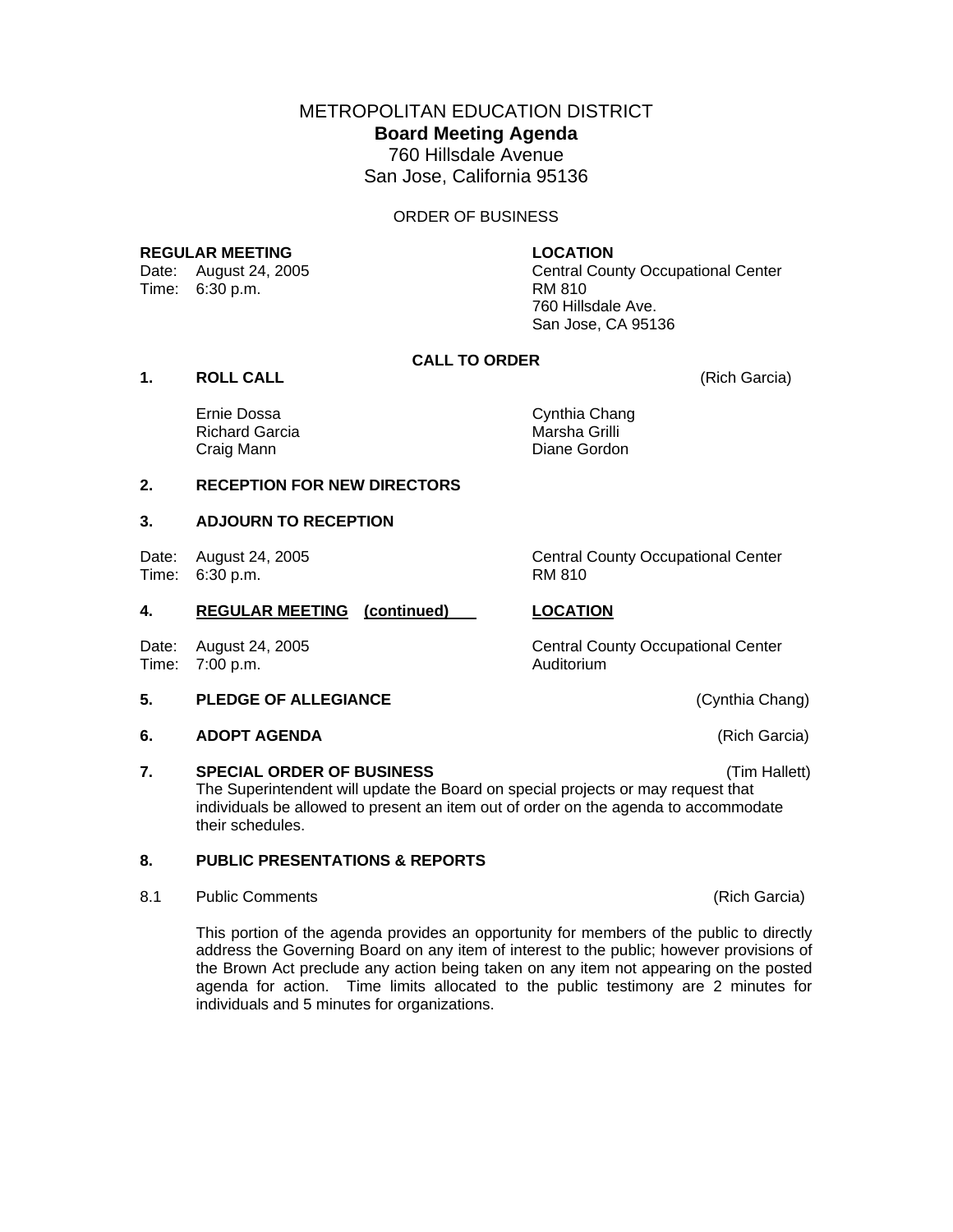## **9. APPROVAL OF MINUTES** (Rich Garcia)

9.1 Action Item: Approval of Minutes of Regular Board Meeting, June 22, 2005.

### **10.0 CONSENT CALENDAR**

All matters listed under the Consent Calendar are considered by the Governing Board to be routine and will be enacted in one motion. There will be no discussion of these items prior to the time the Board considers the motion, unless members of the Board or the Superintendent request specific items to be discussed and/or removed from the Consent Calendar.

The Superintendent recommends approval of Consent Calendar items 10.1.1 through 10.3.1

**\* \* \* \* \* \* \* \* \* \* \* \* \* \* \* \* \* \* \* \*** 

## **10.1 BUSINESS AND FINANCIAL FUNCTIONS**

- 10.1.1 Action Item: Approve June Board Warrant Approval List (Paul Hay)
- RECOMMENDATION: That the Governing Board approve the following warrant registers: #92251684-#92251757, dated June 10, 2005; #92255086-#92255110, dated June 16, 2005; #92255961, dated June 20, 2005; #92256617- #92256676, dated June 21, 2005; #92258236-#92258286, dated June 23, 2005; #92258888-#92258948, dated June 24, 2005; #92600167- #92600233, dated June 27, 2005.

#### **(Budget Source: As indicated on Warrant Registers)**

10.1.2 Action Item: Approve July Board Warrant Approval List (Paul Hay)

RECOMMENDATION: That the Governing Board approve the following warrant registers: #92602635-#92602666, dated July 7, 2005; #92604354-#92604392, dated July 13, 2005; #92606383-#92606427, dated July 20, 2005; #92607884-#92607938, dated July 26, 2005; #92609590, dated July 29, 2005.

#### **(Budget Source: As indicated on Warrant Registers)**

10.1.3 Action Item: Items to be Surplused (Paul Hay)

RECOMMENDATION: That the Governing Board surplus the 2 vehicles and equipment listed in the board packet.

10.1.4 Action Item: Accept Donation (Paul Hay)

RECOMMENDATION: That the Governing Board accept the donation of an IBM eserver from IBM on behalf of the district.

(Paul Hay)

10.1.5 Action Item: Approve Construction Contract with Coulter Construction in the amount of \$14,349.87

RECOMMENDATION: That the Governing Board approve the July 11, 2005 contract with Coulter Construction in the amount of \$14,349.87.

**(Budget Source: Fund 210)**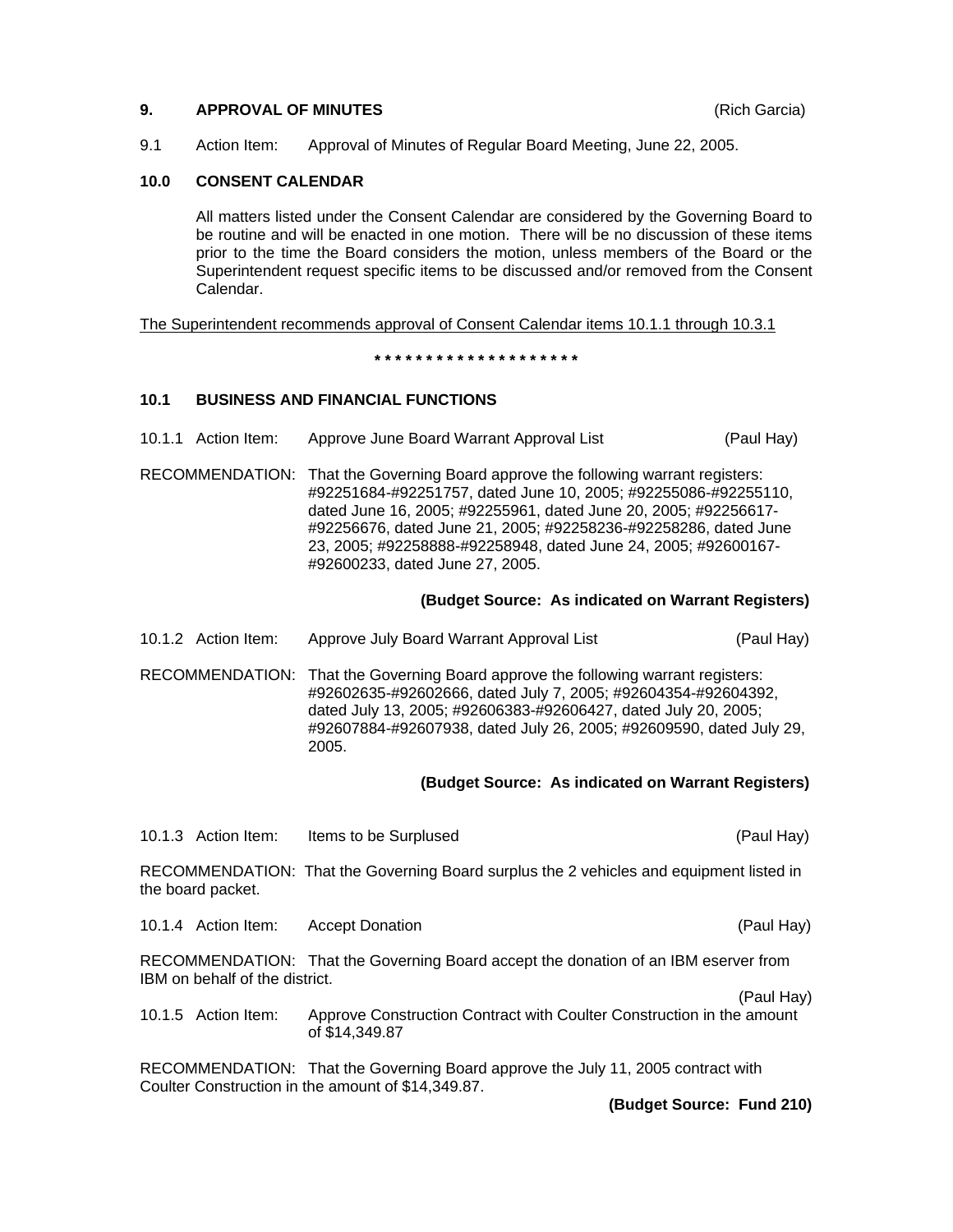## **10.2 PERSONNEL**

|  | 10.2.1 Action Item: Classified Personnel | (Dan Gilbertson) |
|--|------------------------------------------|------------------|
|  |                                          |                  |

RECOMMENDATION: That the Governing Board approve the regular elections, the assignment change, the retirement, and the assignment work-year change.

10.2.2 Action Item: Administrative Personnel (Dan Gilbertson)

RECOMMENDATION: That the Governing Board approve the regular elections, the two retirements and the resignation.

10.2.3 Action Item: Certificated Personnel (Dan Gilbertson)

RECOMMENDATION: That the Governing Board approve hiring five new CTA teachers, the layoff of two CTA teachers and the return of thirty-one CCOC Contract Teachers (CTA), thirtyfour CCOC Hourly Certificated Teachers (AFT), and one hundred ninety-seven MAEP Hourly Certificated Teachers (AFT) for the 2005-06 school year.

## **10.3 INSTRUCTIONAL AND STUDENT FUNCTIONS**

10.3.1 Action Item: CCOC Evening Course Certification (John Fox)

RECOMMENDATION: That the Governing Board approve the ROP course outlines for the following courses: Auto Body Repair and Refinishing, Automatic Control Systems, Electrical Troubleshooting, Electronic Control Devices, Introduction to PC's, Keyboarding/Word, Medical Assistant-Front Office, and Programmable Logic Controllers.

#### **\* \* \* \* \* \* \* \* \* \* \* \* \* \* \* \* \* \* \* \***

## **END OF CONSENT ITEMS**

# **11.0 INFORMATION ITEMS**

## **END OF INFORMATION ITEMS**

**12.0 ACTION ITEMS AND REPORTS** 

# **13.1 BOARD AND ADMINISTRATIVE FUNCTIONS**

(Tim Hallett)

13.1.1 Action Item: CSBA's 2005 Outstanding Legislator of the Year-Senate Member Maldonado

RECOMMENDATION: That the Governing Board approve resolution #01-08-24-05 nominating Senate Member, Abel Maldonado, District 15, as a CSBA Outstanding Legislator of the Year.

# **13.2 BUSINESS AND FINANCIAL FUNCTIONS**

(Paul Hay)

13.2.1 Action Item: Monthly Budget Update, Review of Budget Impacts from Adoption of the 2005-06 State Budget